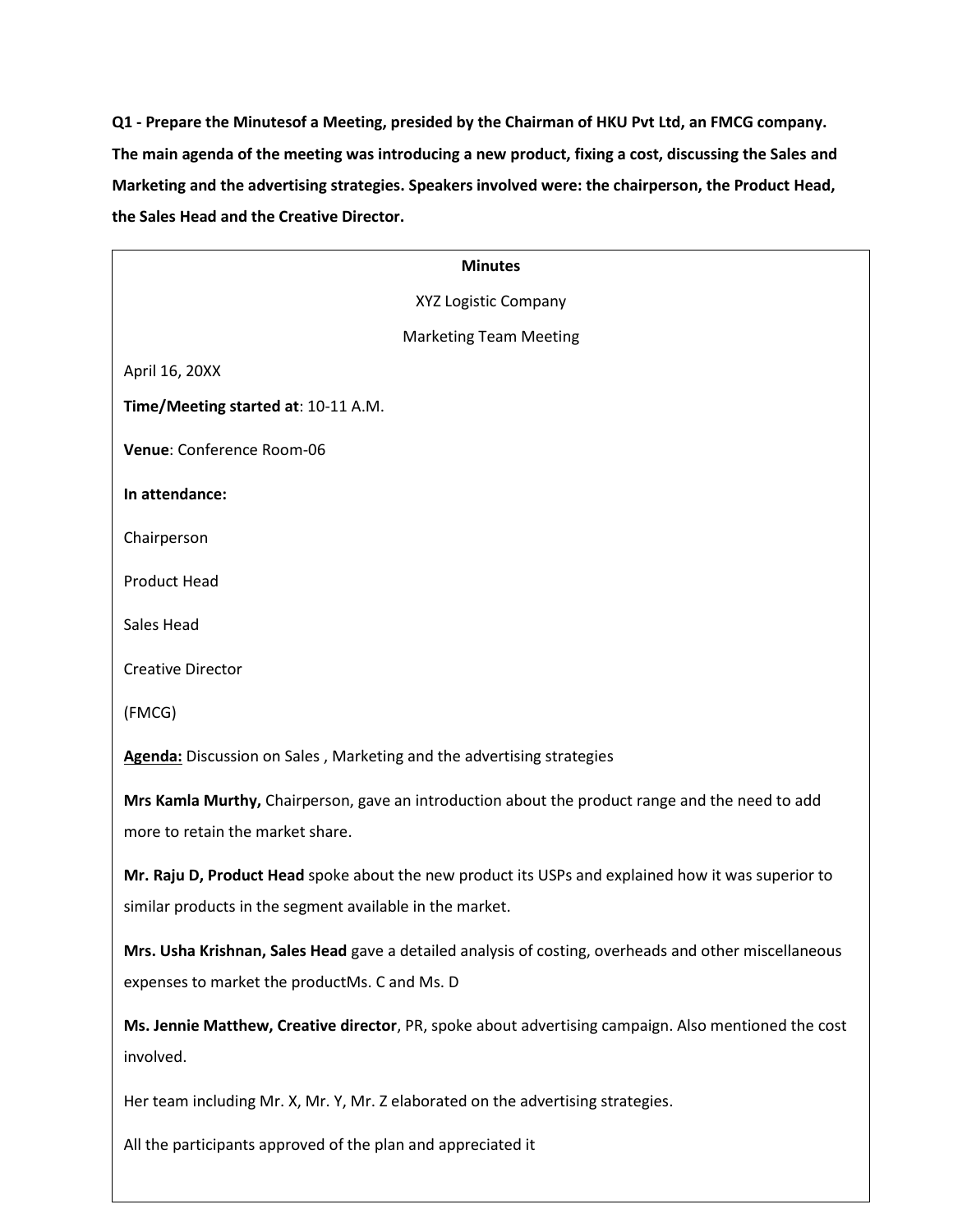**Madam Chairperson** declared an open house for participants to put up their concerns, and finally gave a vote of thanks.

**Conclusions stated**. Proposal for more funds put forward

**ATR** to be submitted by 10th Oct, 2018

**Q2 - he marketing Head of the XYZ Logistic Company, plans to conduct a meeting to review the effectiveness of plan & policies of the previous year and strategies for the next year to increase the profit margin of the company. (Participants should be from Sales and Marketing, Operations and Regional Manager). Prepare minutes of the meeting for the same.**

# **Minutes** XYZ Logistic Company Marketing Team Meeting April 16, 20XX **Time**: 10-11 A.M. **Venue**: Conference Room-06 **In attendance:**  Mr, R. Gulati, Head, Operations, two senior members of his team (Ms. X and Mr. Y) , Mr. Amit Tyagi Head Sales and Marketing, two members of his team (Ms. Neha Kumari and Mr. P), Mr. Prem Kishore, Regional Manager(Delhi/NCR) , four members of his team( Mr. A, Mr. B, Ms. C, Ms. D) **Agenda:** Discussion to review the effectiveness of plans and policies for the previous year and next year **Mr. R. Gulati**, introduced the agenda i.e., decline in business bookings in the past **Ms. Neha Kumari**, gave a detailed presentation on analysis of the booking figures for the previous year. **Mr. P** elaborated on new trends in marketing, target customers and their needs. one year. **Mr. Gulati** suggested diversification into the 'Packers and Movers' segment at no extra cost to company. He emphasized optimal utilization of resources. **Ms. X and Mr. Y** jointly presented a report suggesting ways and means to cut costs and maximize utilization of resources. **Mr. Prem Kishore,** expressed his agreement. He suggested expansion by opening new branches in

neighboring states. Discussed modalities for the same in terms of procuring office space (leased), more trucks, tempos, staff requirement, recruitments.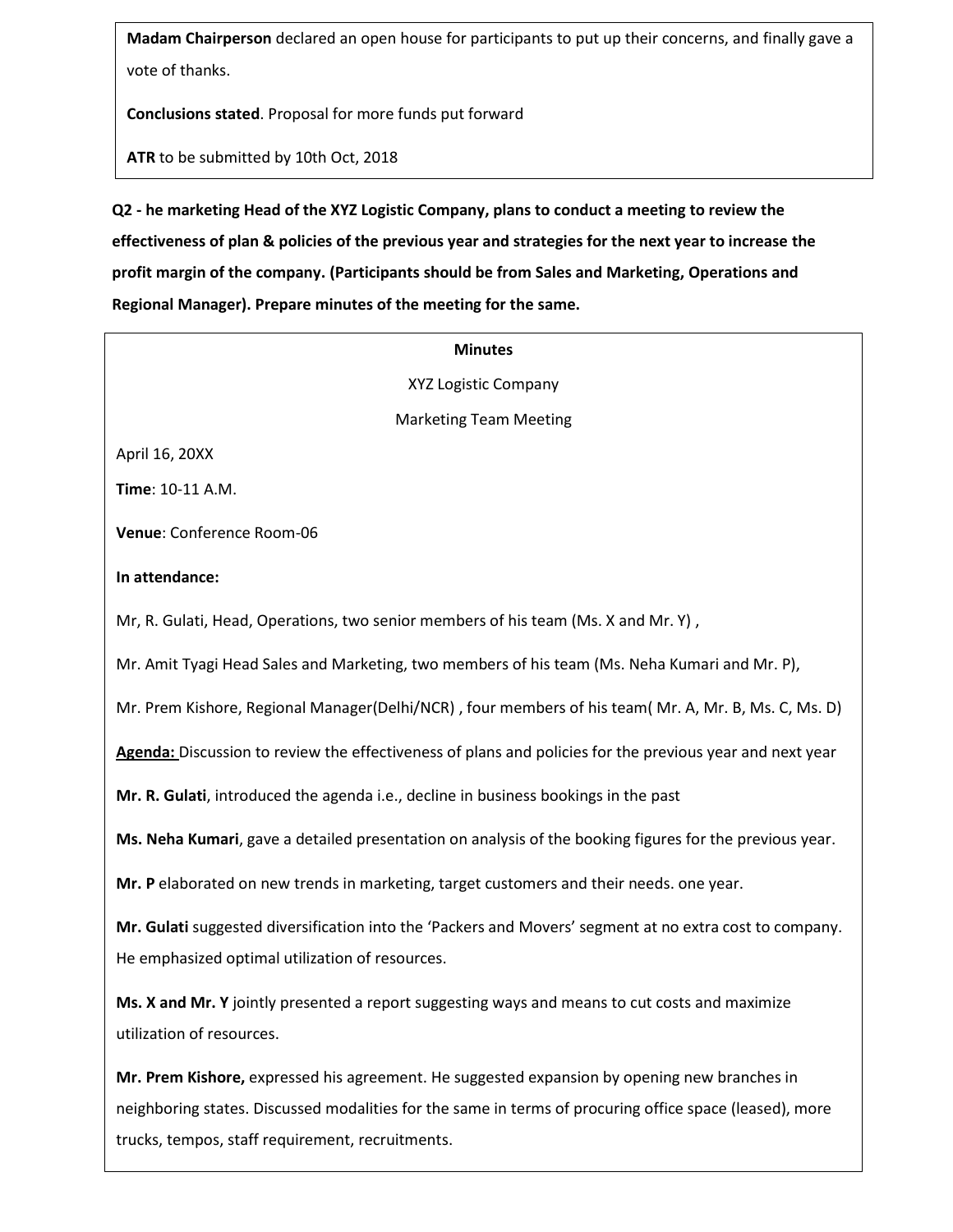**Mr. A, Mr. B** presented details of procurement process.

**Ms. C and Ms. D** presented details of the recruitment process at all levels required.

**Mr. Gulati** declared the house open for deliberations.

The team members were requested to circulate the reports and collate suggestions of the department heads.

**Mr. Amit Tyagi** proposed a vote of thanks and declared the tentative date of next meeting to be held on May 05, 20XX for discussion of reports.

**ATR** (Action Taken Report )i.e. consolidated reports including suggestion for business expansion to be submitted for circulation by April 30, 20XX.<br>The circulation by April 30, 20XX.

**Q3 - An organization is introducing new products in the market. The senior management along with Manager Sales and Marketing, Customer Care and HR are discussing advertising and customer care strategies. Prepare minutes of a meeting with participants in discussion.**

#### **Answer –**

#### **Minutes**:

Participants in attendance: Managing Director, Senior Manager Sales and Marketing, Manager Customer Care, Manager HR

**Date**: April xx, 20xx

**Meeting started** at 11: 00 am.

**Mr. CM, Managing Director** briefly introduced the agenda i.e. to suggest measures to be introduced by the participating departments to popularize their product line

**Mr. SM, Senior Manager Sales and Marketing** proposed that advertising strategy should be focused on social media platforms such as You tube, Facebook, Instagram etc. He suggested

- small videos to be uploaded featuring actual users using the products in real time as a demonstration of the product. These users can be families of employees.
- small videos to be uploaded with the users endorsing the products, specifically discussing the quality parameters and ease of usage.
- Product review and feedback including product rating to be sought in writing from the users.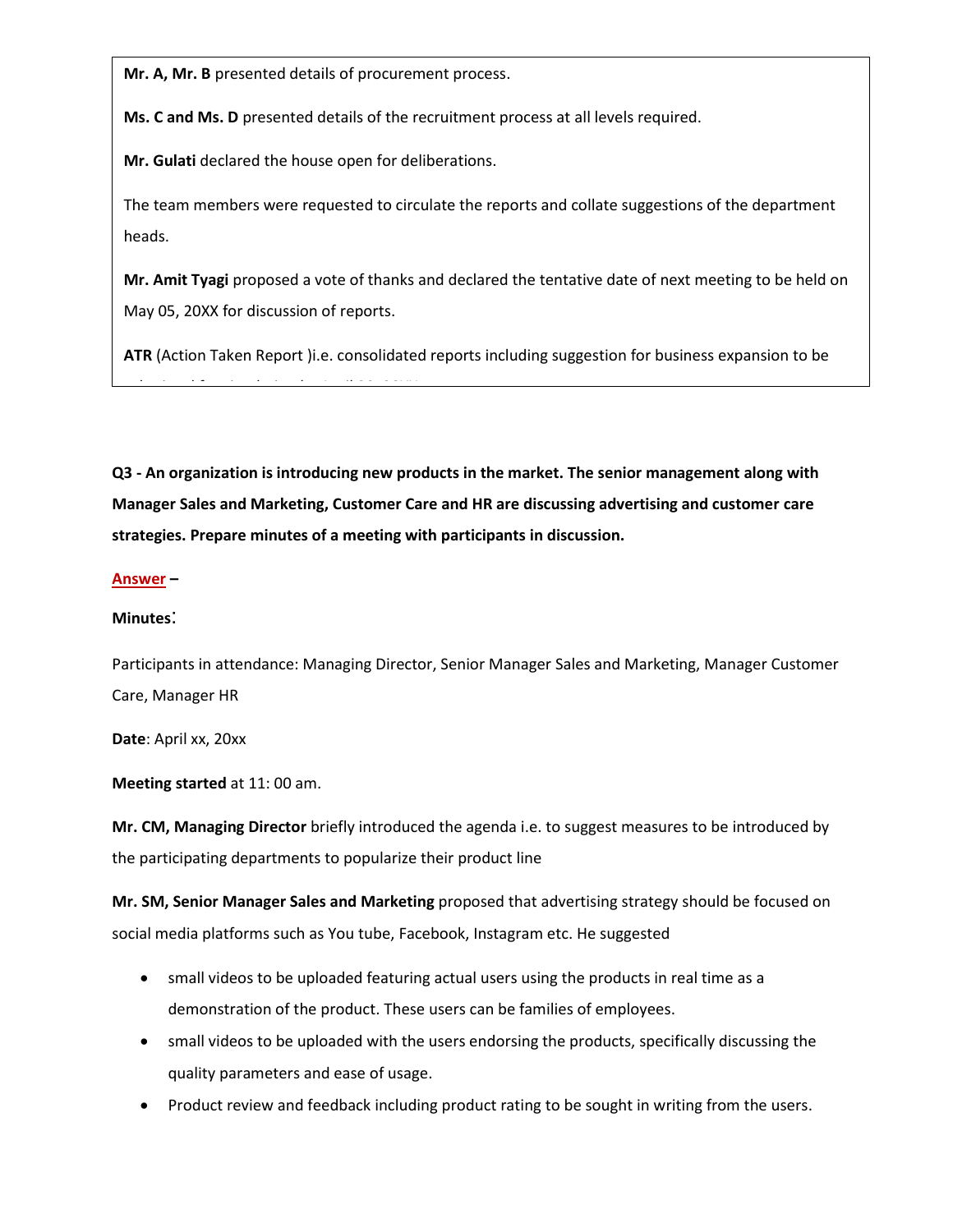**Mr. MN, Manager Customer Care** proposed that a toll-free customer care helpline be initiated to render information about the products, their usage and grievance redressal. He further suggested to outsource the service to a call centre

**Mr. FA, Manager HR** expressed his concerns over monitoring and supervision of the outsourcing entity.

**Mr. CM directed Mr. MN and Mr. FA** to jointly prepare a concept paper on outsourcing, discussing its pros and cons and complete work details.

**ATR to be submitted by Mr. SM, Mr. MN and Mr. FA in** the next 10 days

latest by April xx,20xx.

Group to again meet virtually on May x, 20xxat same time.

**Q4 - You are a senior personnel of a food chain which has suffered severe losses due to the lockdown imposed in the country as a result of the virus pandemic. Prepare minutes of a meeting discussing the future plans with regards to uplifting the business. Include Director Sales and Marketing, Retail head, Supply Chain Head, Procurement Personnel and other senior members.**

### **Answer** –

#### **Minutes of the Meeting**

#### **Participants in attendance:**

Director Sales and Marketing, Retail head, Supply Chain Head, Procurement Personnel and other senior members

**Date**: 12th October, 2020

**Meeting started at** 11: 00 am.

**Mr. SS, Director Sales and Marketing** informed the agenda of the meeting i.e lack of demand due to the pandemic and suggested tapping the local youth to popularize the joint.

**Mr. RV, Retail Head** expressed concern over the matter; discussed ways of increasing demand by opening new take-away outlets and free home delivery within 3 kms range.

**Mr. AP, Supply Chain Head** gave a detailed analysis of the raw material being over procured and suggested the stock be procured on daily basis from the local suppliers. To avoid wastage.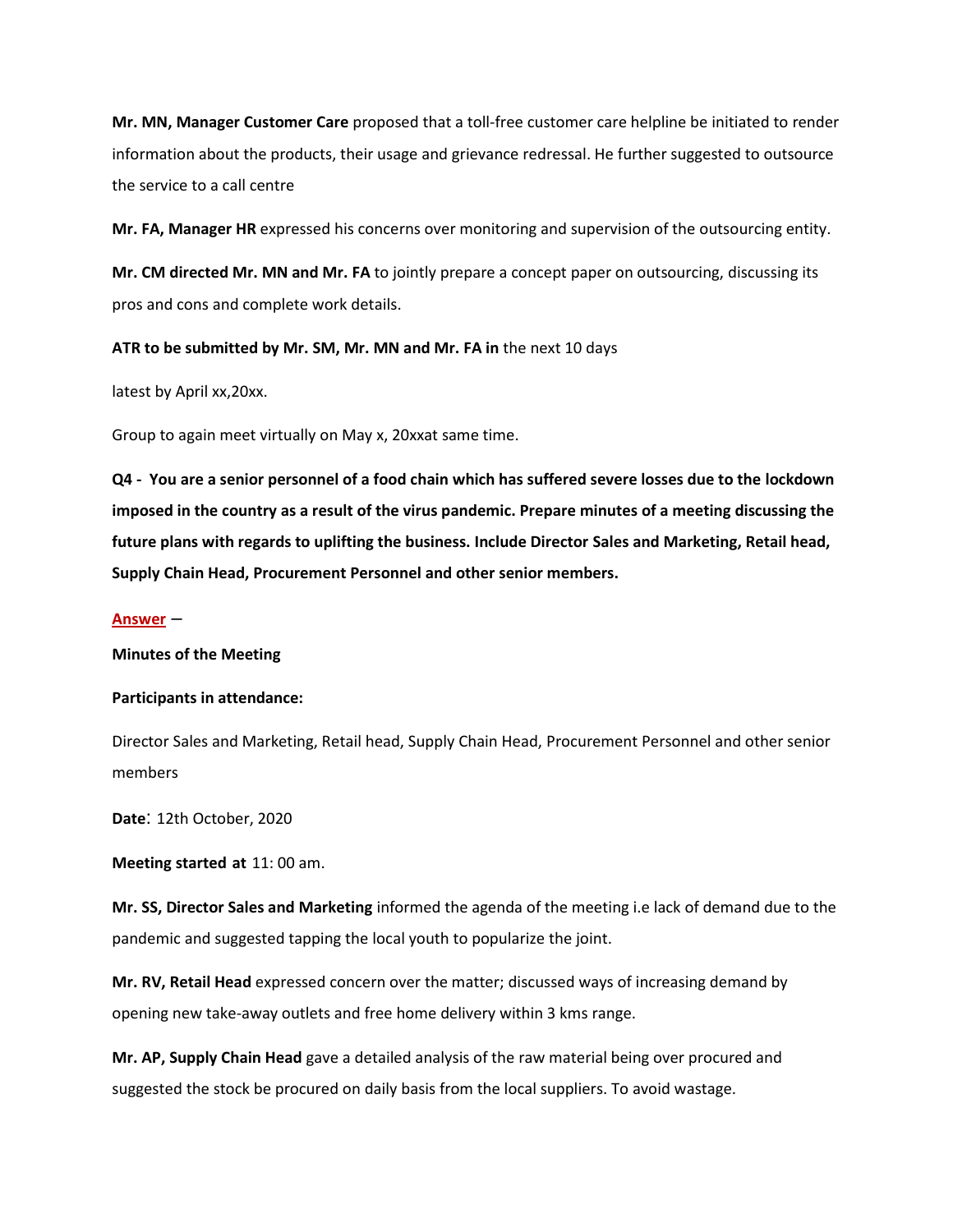**Mr. AS , Senior Product Head** presented a detailed analysis of the customer demand in the past one month and suggested introducing combos, new finger- foods and snack items on the menu along with decreasing the size of each serving by 10% .

**Procurement team:** Proposed ways of effective delivery systems and aligning with the increased production. Patent laws also discussed.

**Mr. SS, Director Sales and Marketing** Gave a vote of thanks and appreciated the views and suggestions of members present.

All the participants agreed to the concern and come back with a detailed report.

**ATR** to be submitted by Oct 30, 2020 to the **Director Sales and Marketing**